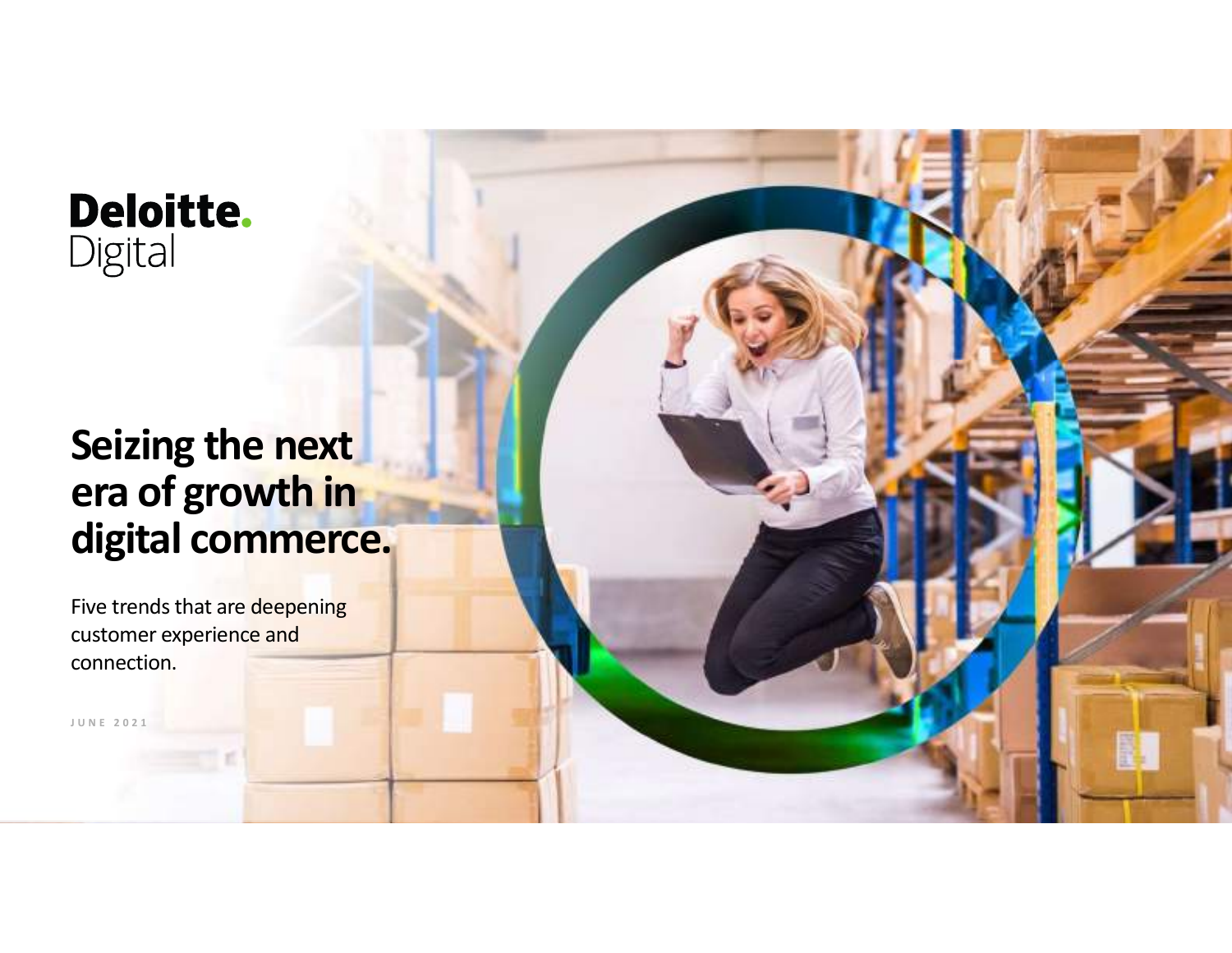### Shift from surviving to thriving.

- Disconnected customer data
- Lack of real-time immersive experiences
- Ill-defined strategy or ongoing support for commerce channels
- Lack of real-time<br>
immersive experiences<br>
 III-defined strategy or ongoing<br>
support for commerce channels<br>
 Legacy platforms that are difficult<br>
to update or scale<br>
 Lack of digitization in B2B sales<br>
↓ Copyright © 2 Legacy platforms that are difficult to update or scale • Lack of real-time<br>
immersive experiences<br>
• III-defined strategy or ongoing<br>
support for commerce channels<br>
• Legacy platforms that are difficult<br>
to update or scale<br>
• Lack of digitization in B2B sales<br>
• Lack of digit
	- Lack of digitization in B2B sales

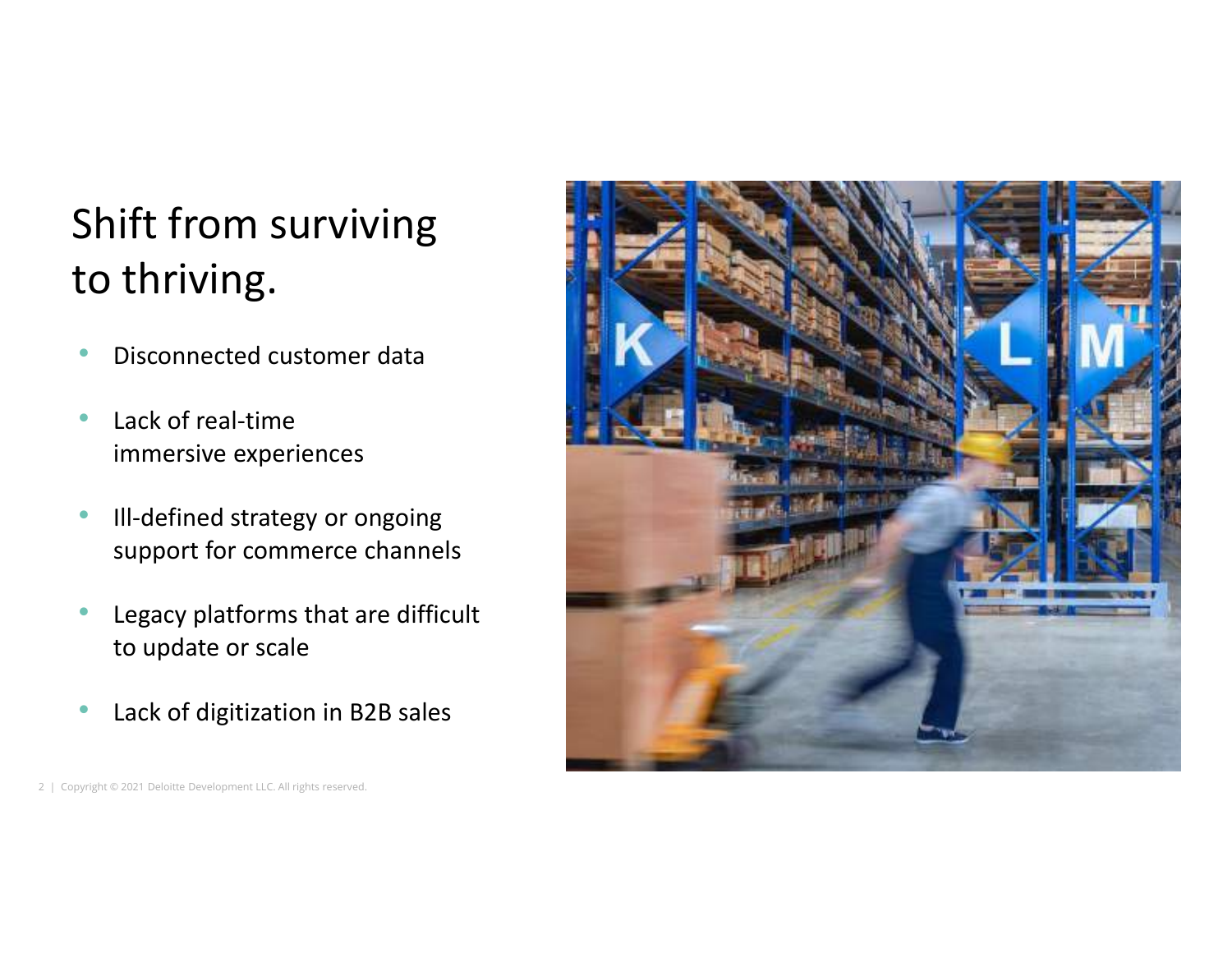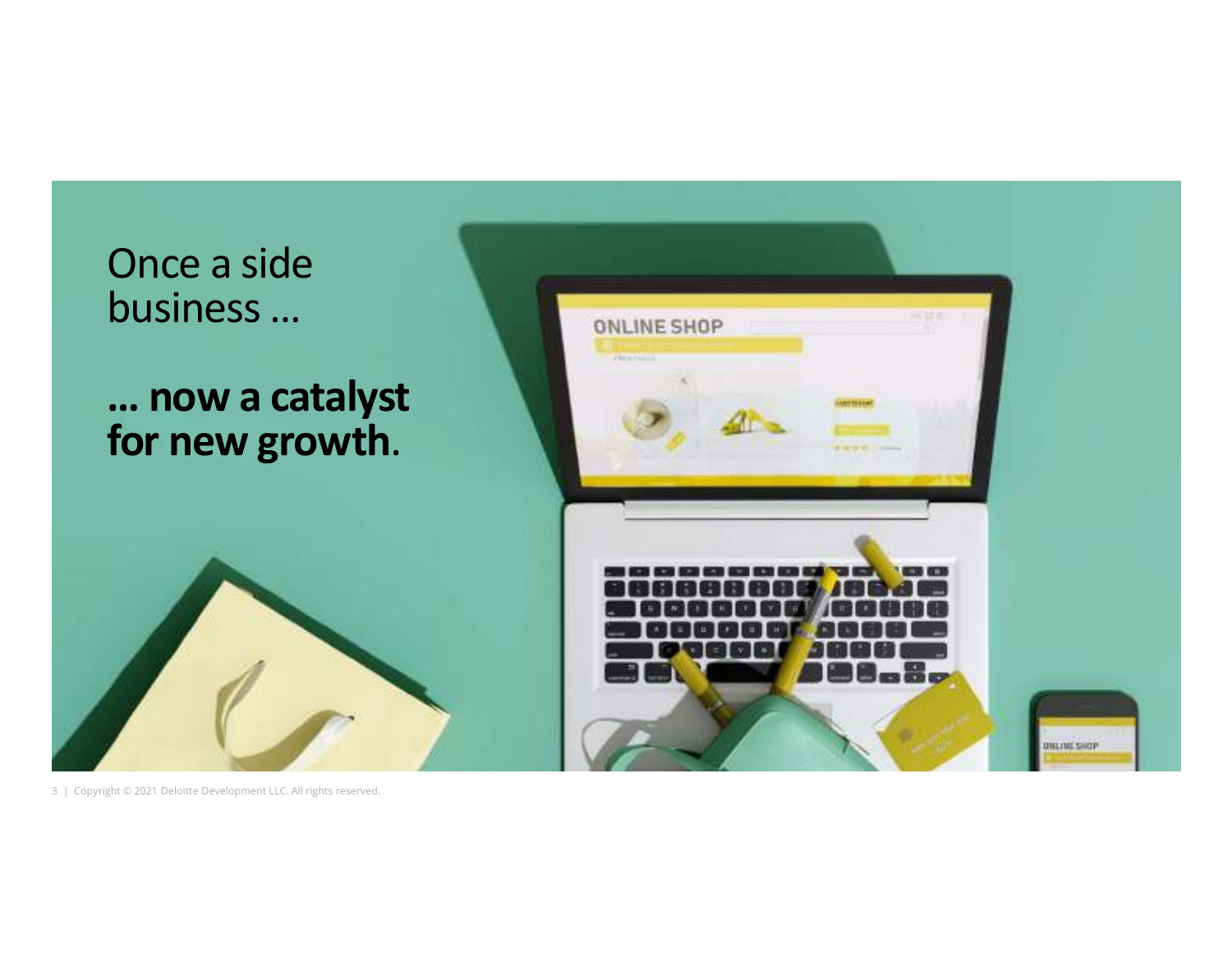### Seizing new growth in digital commerce: 5 TRENDS



TREND 1 TREND 1 (EH) Smaller cohorts, bigger sales



TREND 4 COMPOSABLE ARCHITECTURE: Mix, match and grow



TREND 2 ONLINE MARKETPLACES: Greater choices, greater profits



Smaller cohorts, bigger sales<br>
(CONLINE MARKETPLACES:<br>
Greater choices, greater profits<br>
(CONLINE CONNERCE:<br>
Come for friends, stay for shoppin TREND 3 SOCIAL COMMERCE: Come for friends, stay for shopping

ζQ⁄

TREND 5 B2B COMMERCE: Drive new sales growth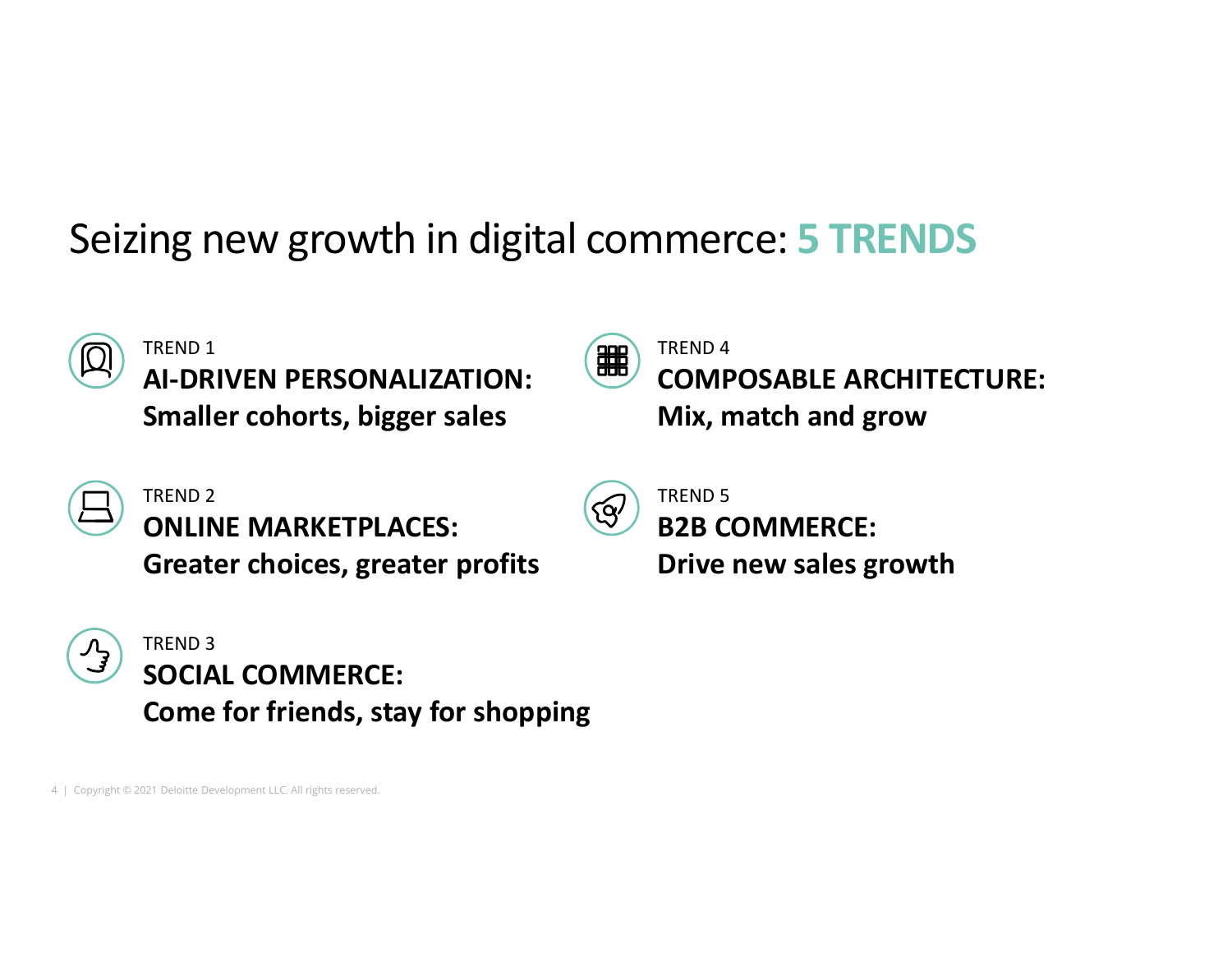## TREND 1: AI-DRIVEN PERSONALIZATION Smaller cohorts, bigger sales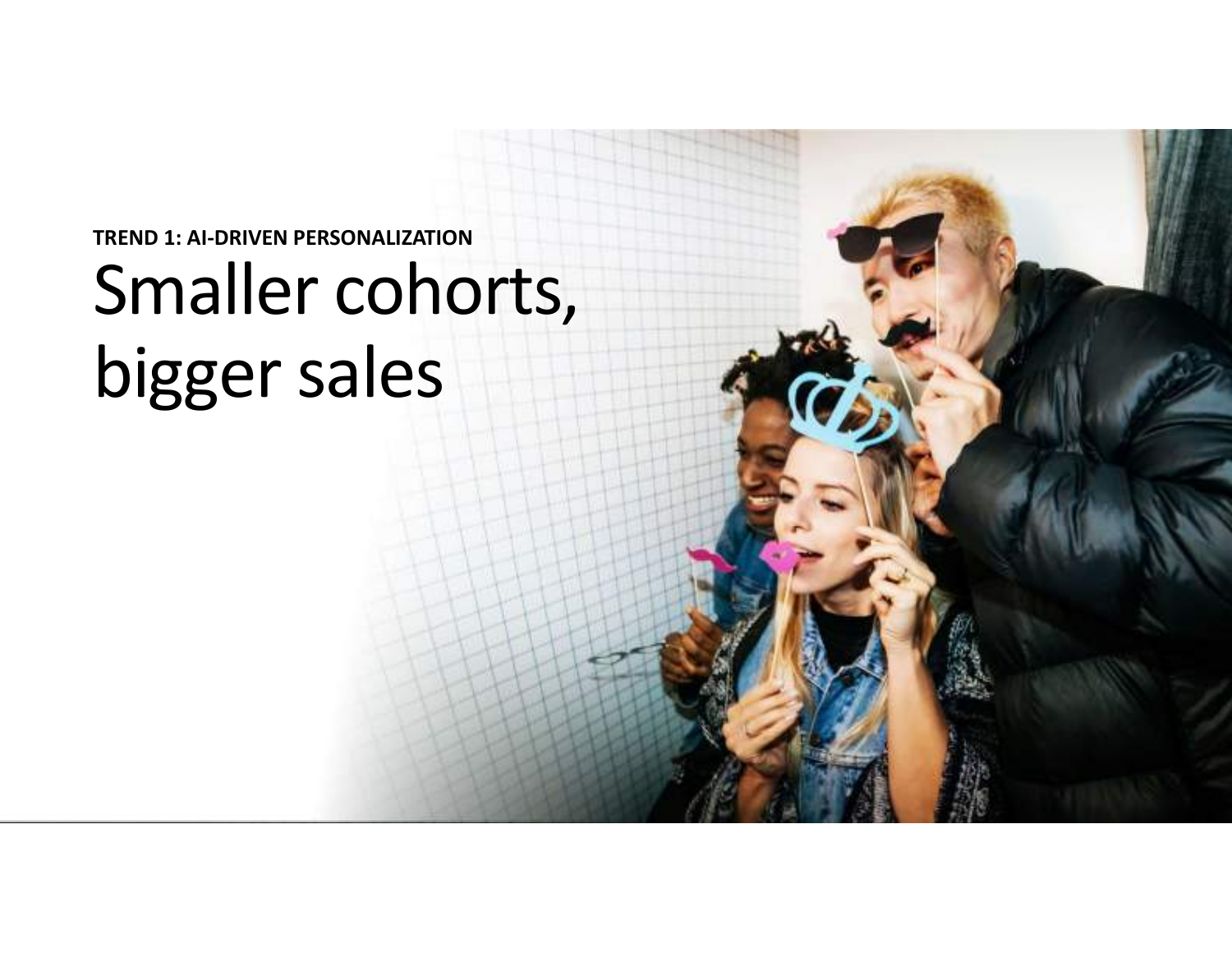TREND 1: AI-DRIVEN PERSONALIZATION | Smaller cohorts, bigger sales

targeting customer sets<br>with the most potential<br>for long-term value.<br>For long-term value.<br>Andron property and the computer of a straight of the first reserved.<br>Andron property to 2021 Deloitte Development LLC. All rights r Only 17% of brands are very or extremely effective in segmenting and targeting customer sets with the most potential for long-term value. Relationships to Drive Revenue, Retention and Returns, March 2021. targeting customer sets<br>with the most potential<br>for long-term value.<br>For long-term value.<br>All rights of the state of the state of the state of the state of the state of the state of the state of the state of the state of t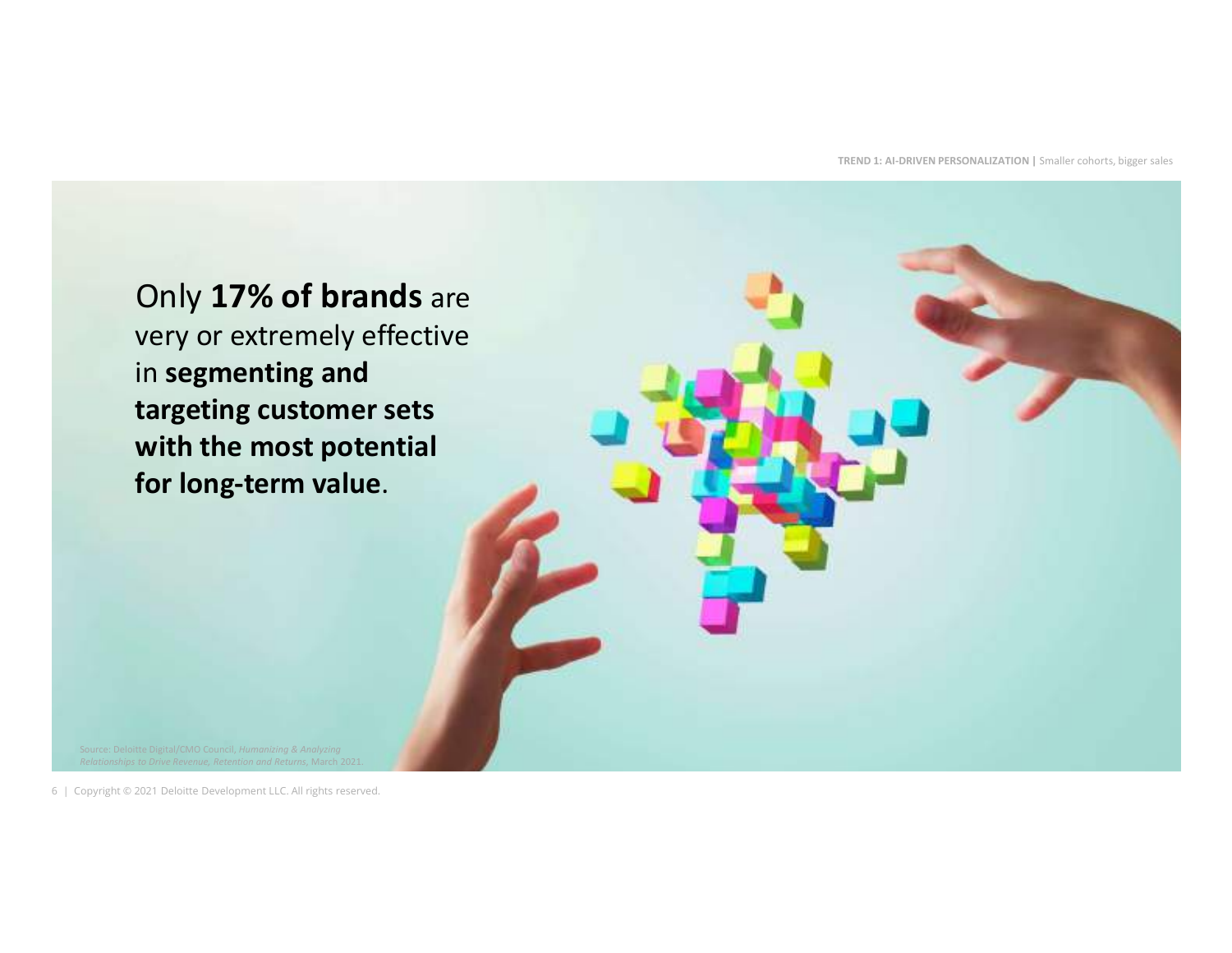TREND 1: AI-DRIVEN PERSONALIZATION | Smaller cohorts, bigger sales

#### Harness the data. And personalize the experience.

**95%** are taking<br>more control of<br>customer data.<br>Consulting on behalf of Deloitte, October 2021.<br>Consulting on behalf of Deloitte, October 2021.<br>Consulting on behalf of Deloitte, October 2022.<br>7 | Copyright © 2021 Deloitte 95% are taking more control of customer data. **95%** are taking<br>more control of<br>customer data.<br>
source: A commissioned study conducted by *Forrestar*<br>Consulting on behalt of Deloitte, October 2020.<br>
T | Copyright © 2021 Deloitte Development LLC. All rights reserved.

Consulting on behalf of Deloitte, October 2020.

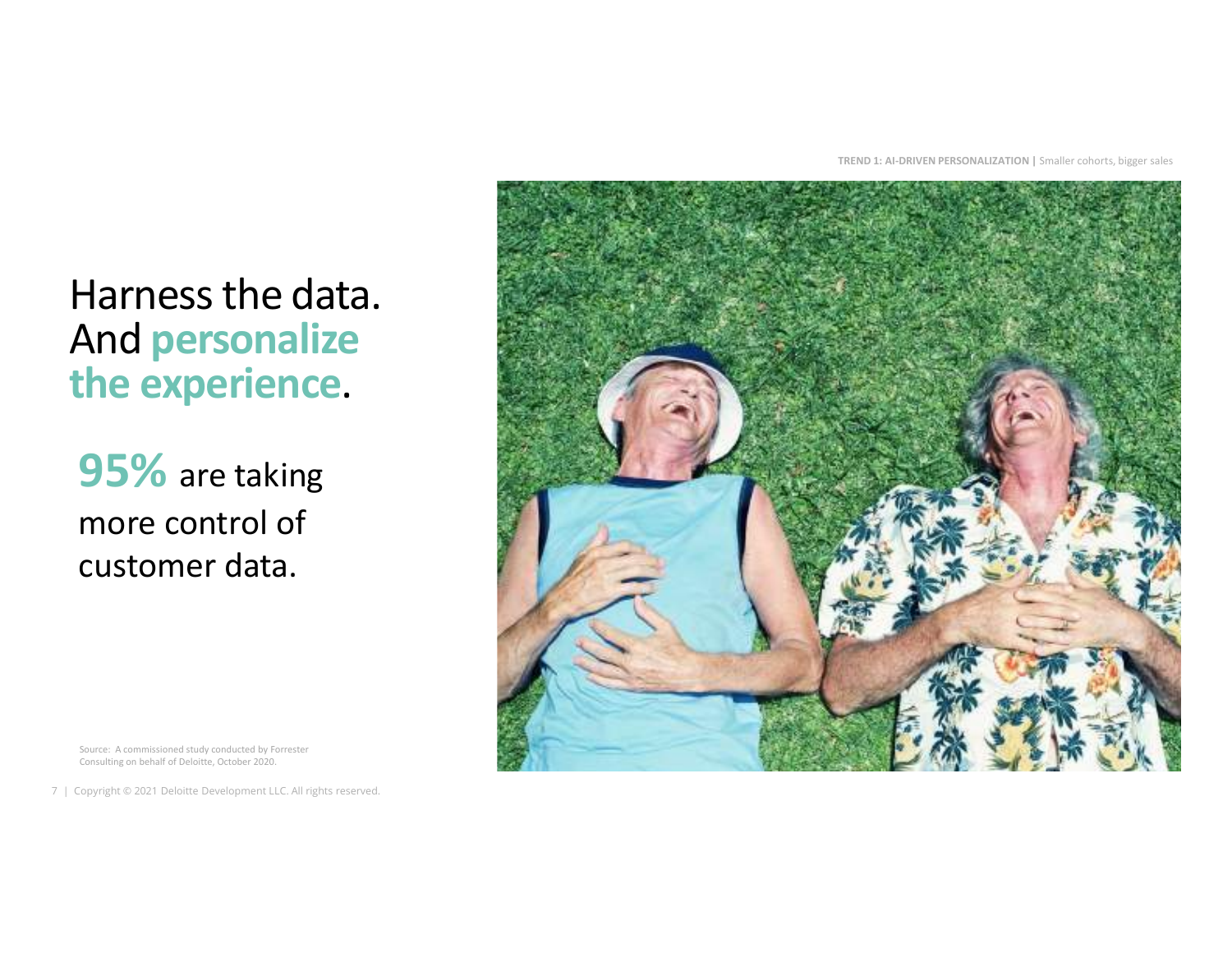#### TREND 2: ONLINE MARKETPLACES

## Greater choices, greater profits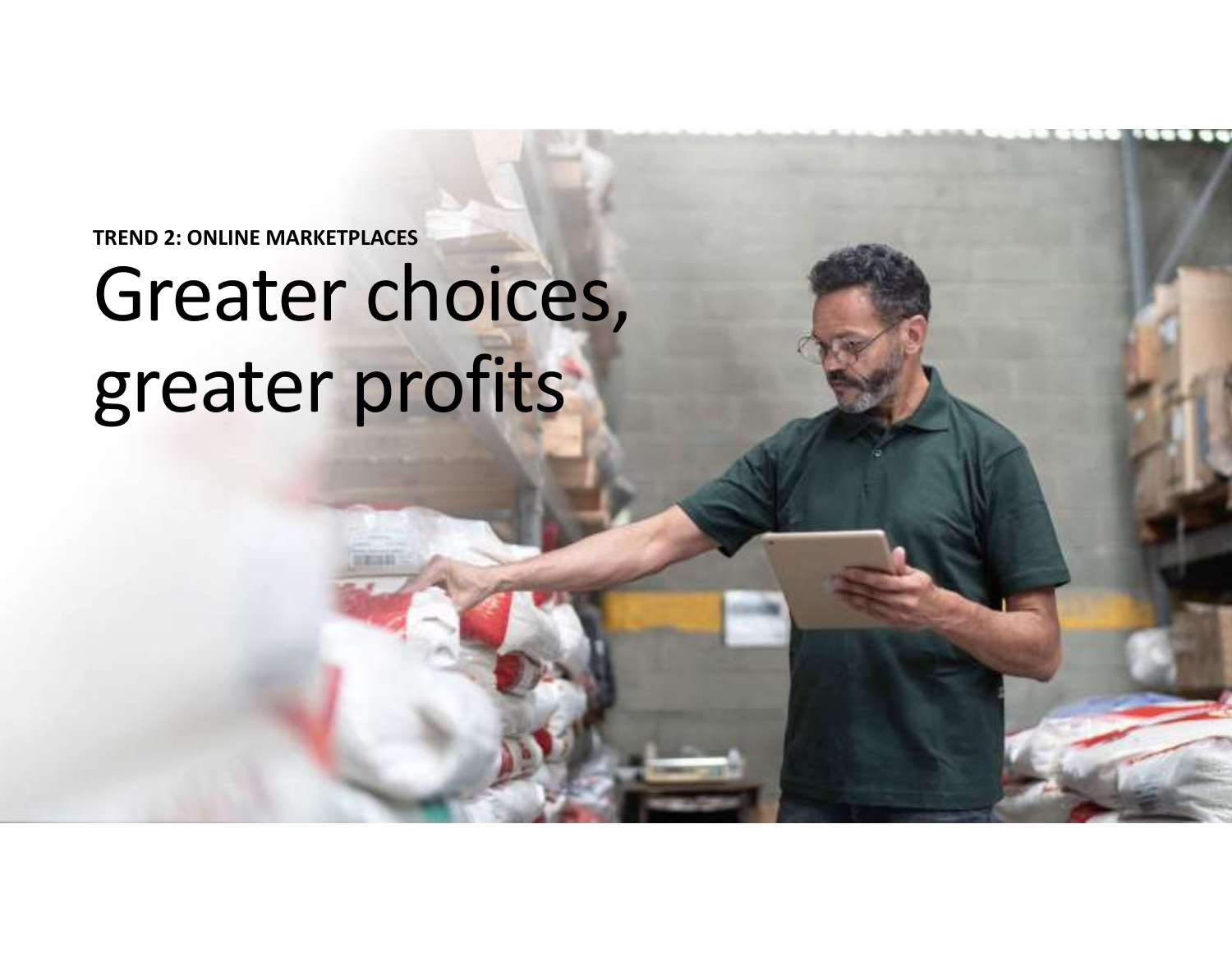TREND 2: ONLINE MARKETPLACES | Greater choices, greater profits

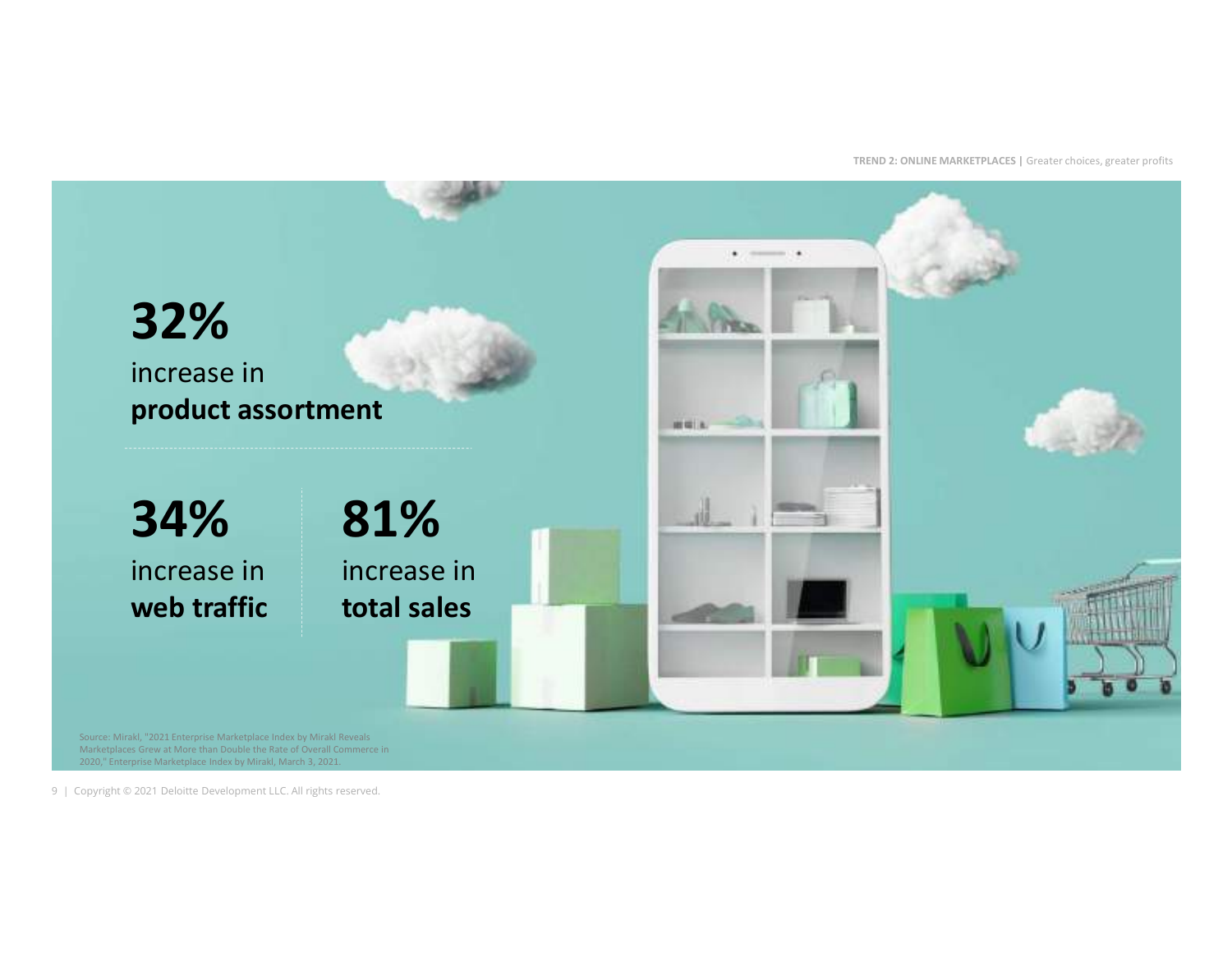TREND 2: ONLINE MARKETPLACES | Greater choices, greater profits

#### Greater choice, greater profits …

#### ... and greater considerations.

- Product alignment
- Niche or multicategory
- Seller performance metrics
- Reputational and legal risks

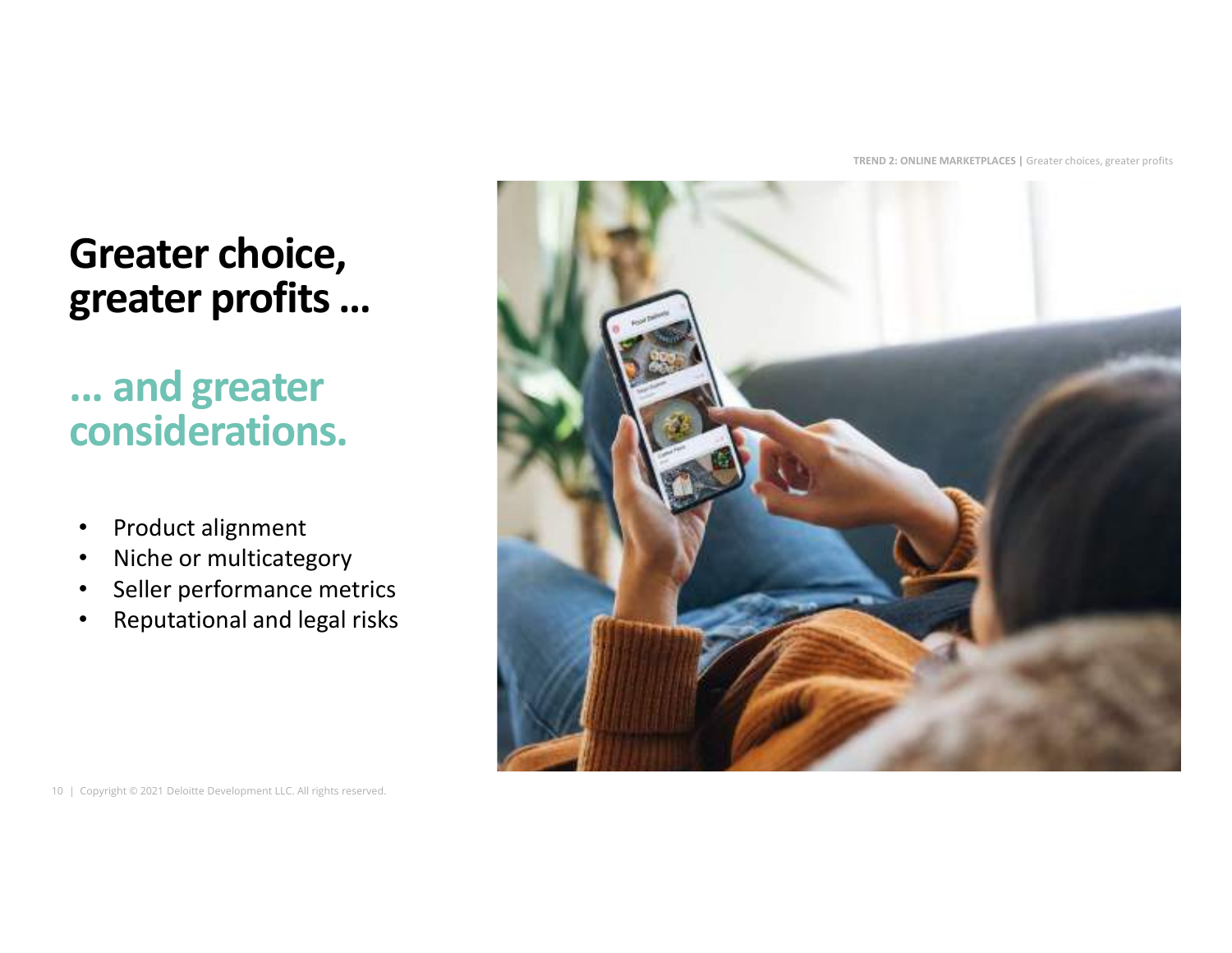#### TREND 3: SOCIAL COMMERCE

## Come for friends, stay for shopping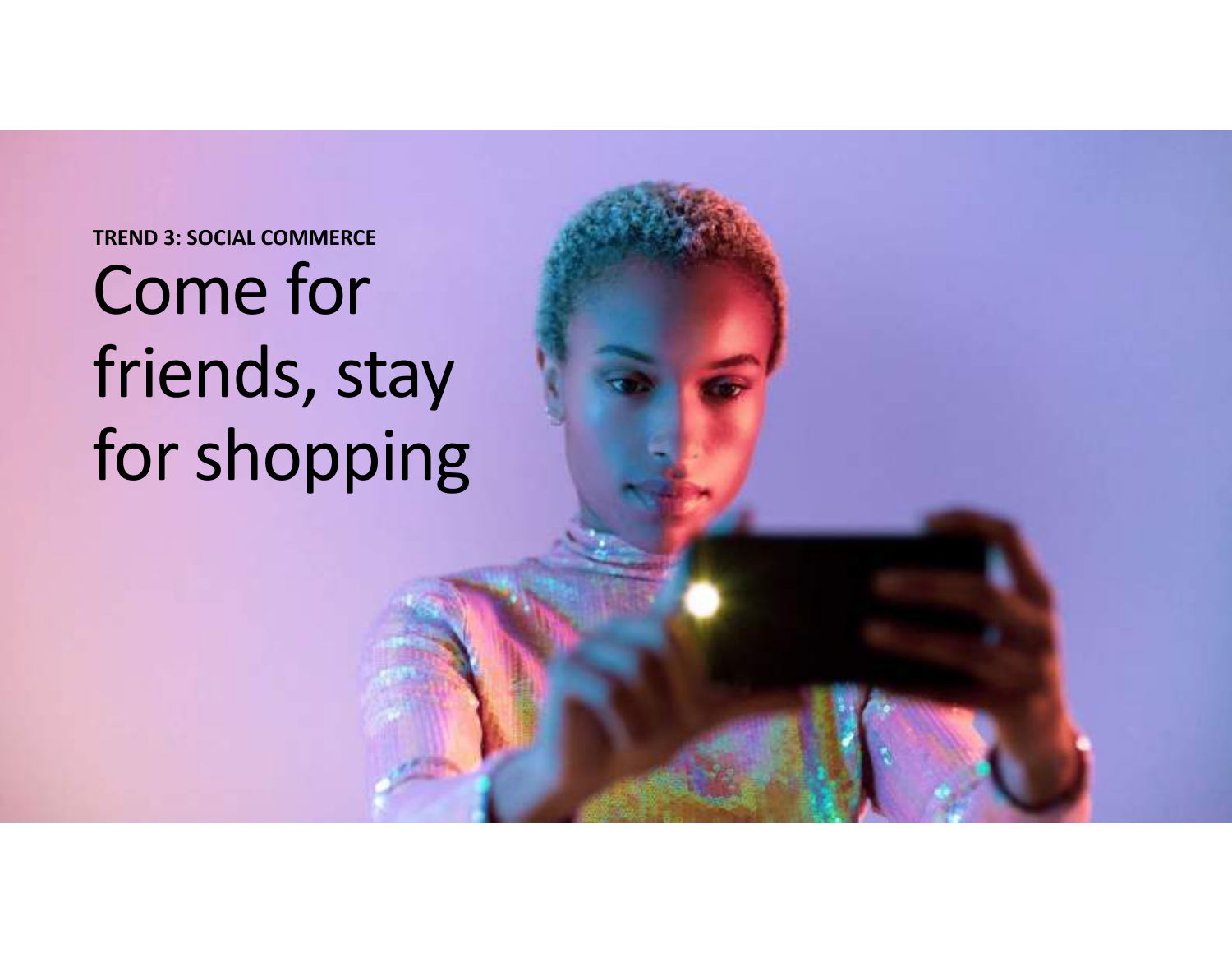TREND 3: SOCIAL COMMERCE | Come for friends, stay for shopping

#### 84% of surveyed consumers will choose to buy from a brand they follow on social over a competitor.<sup>1</sup>

## 12 | Copyright © 2021 Deloitte Development LLC. All rights reserved.<br>
12 | Copyright © 2021 Deloitte Development LLC. All rights reserved. 40% of surveyed consumers are comfortable with brands knowing their social media handles.2 social over a competitor.<sup>1</sup><br> **40%** of surveyed<br>
consumers are comfortable<br>
with brands knowing their<br>
social media handles.<sup>2</sup><br>
Space of the social media handles.<sup>2</sup>

Sources: 1) SproutSocial, 2020 Sprout Social Index, Edition XVI: Above & Beyond, pg. 18. 2) Deloitte Digital, Creating human connection at enterprise scale, June 2020, p. 10.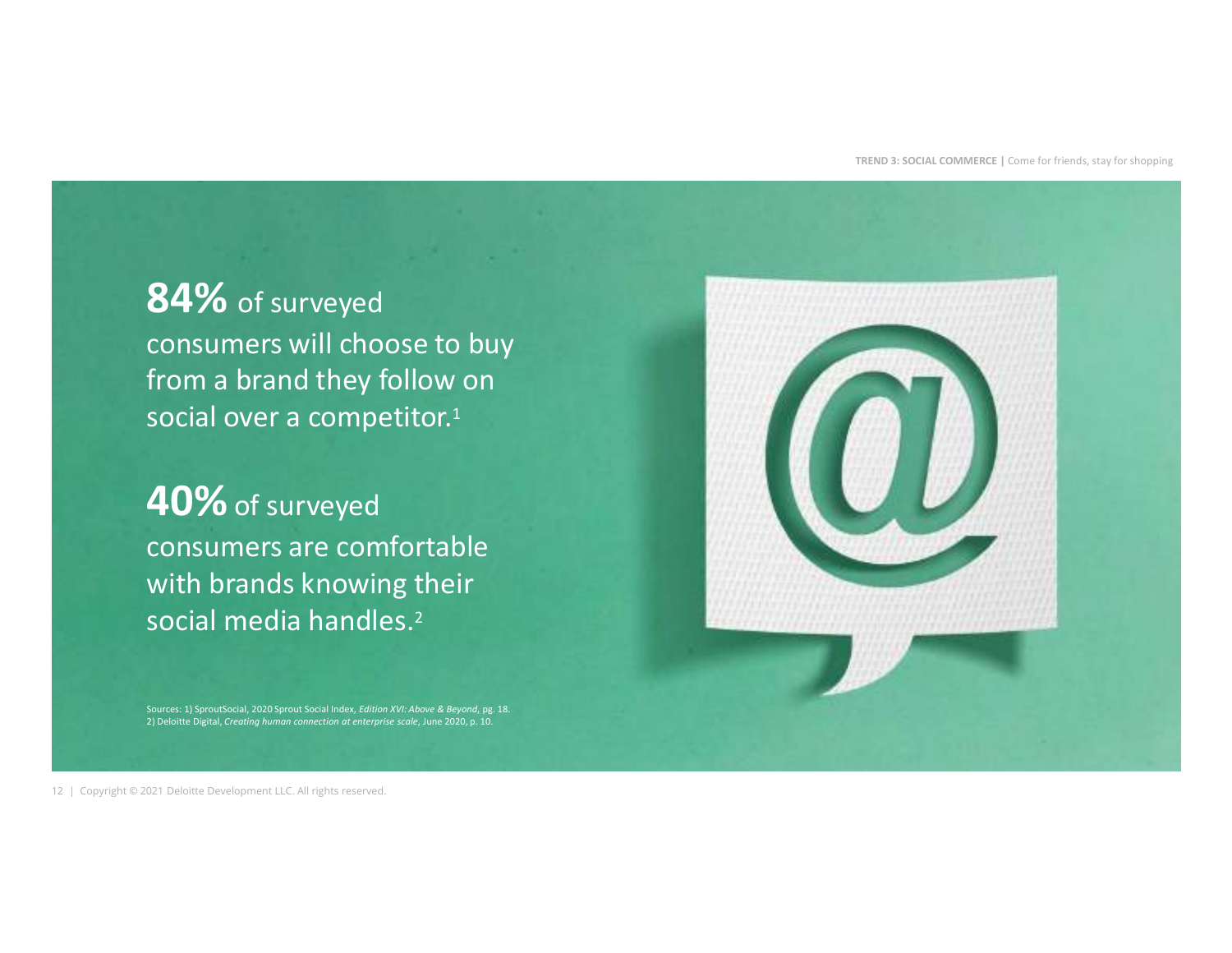TREND 3: SOCIAL COMMERCE | Come for friends, stay for shopping

#### Get a social (commerce) life.

13 | Copyright © 2021 Deloitte Development LLC. All rights reserved.<br>
13 | Copyright © 2021 Deloitte Development LLC. All rights reserved.<br>
13 | Copyright © 2021 Deloitte Development LLC. All rights reserved. Retail social commerce in the United States is expected to grow 34% in 2021. 13 | Copyright © 2021 Deloitte Development LLC. All rights reserved.<br>
13 | Copyright © 2021 Deloitte Development LLC. All rights reserved.<br>
13 | Copyright © 2021 Deloitte Development LLC. All rights reserved.



Source: Andrew Lipsman, "Media and Commerce Convergence Creates Growth Opportunity for Brands," eMarketer, February 2, 2021.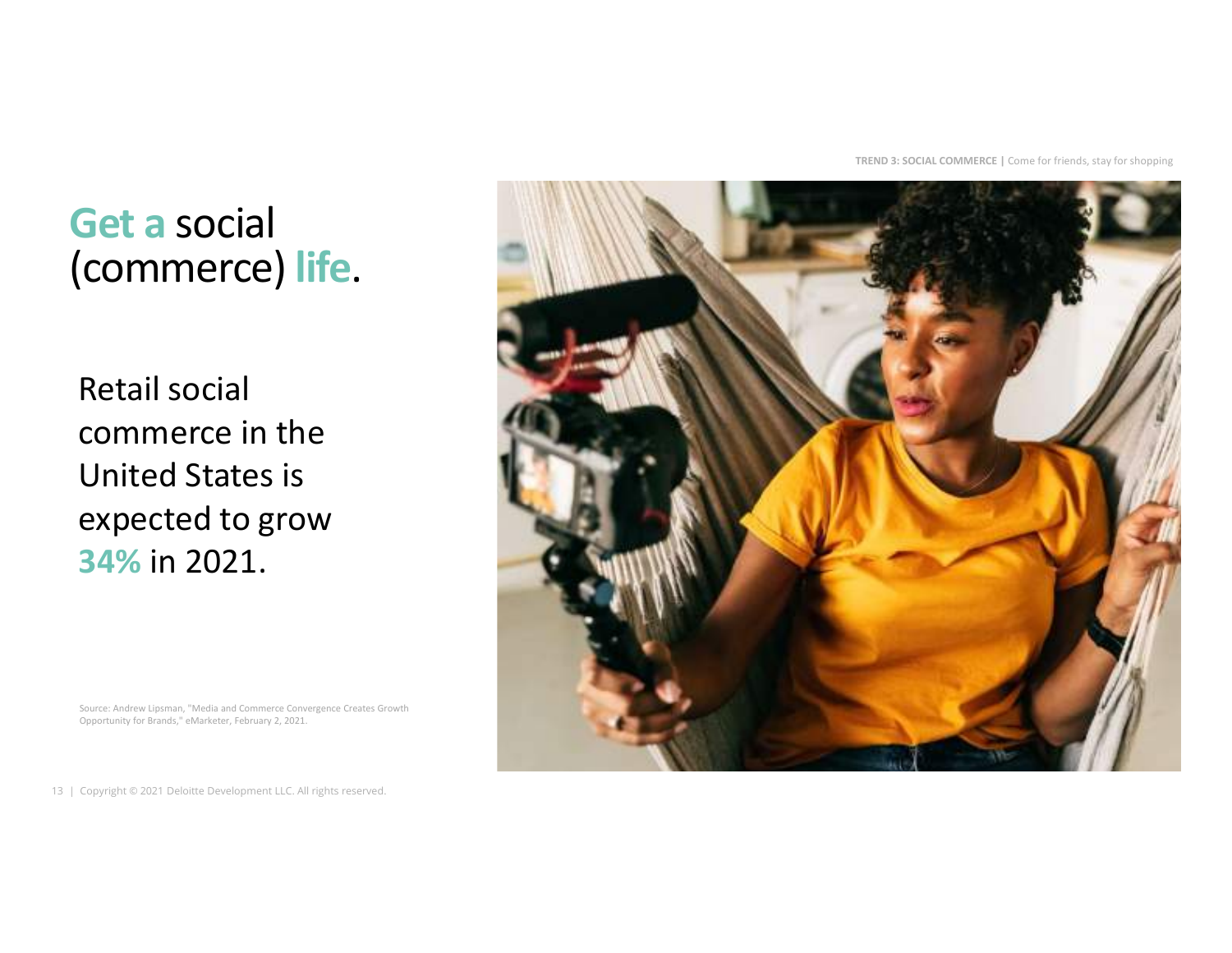## TREND 4: COMPOSABLE ARCHITECTURE Mix, match and grow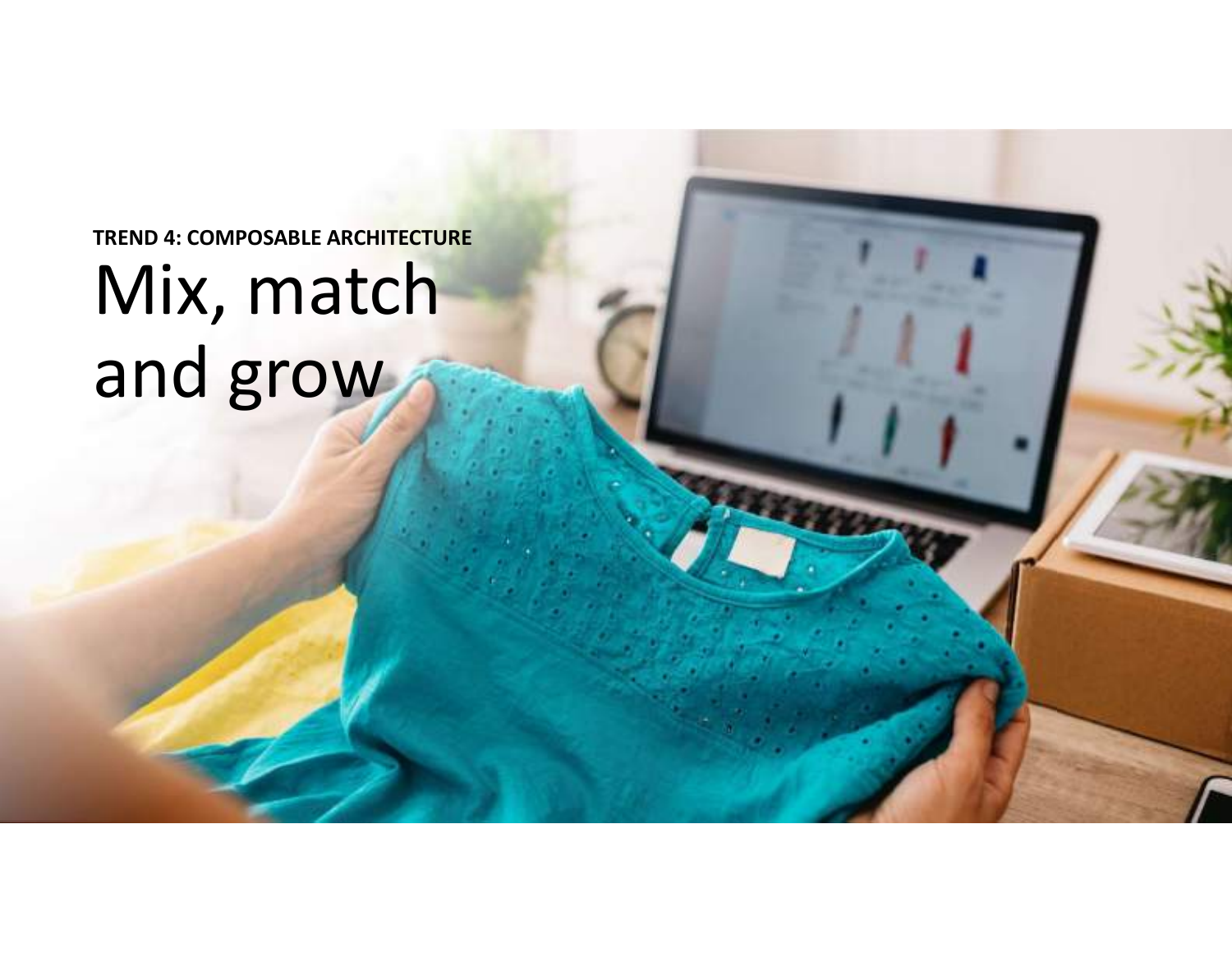TREND 4: COMPOSABLE ARCHITECTURE | Mix, match and grow

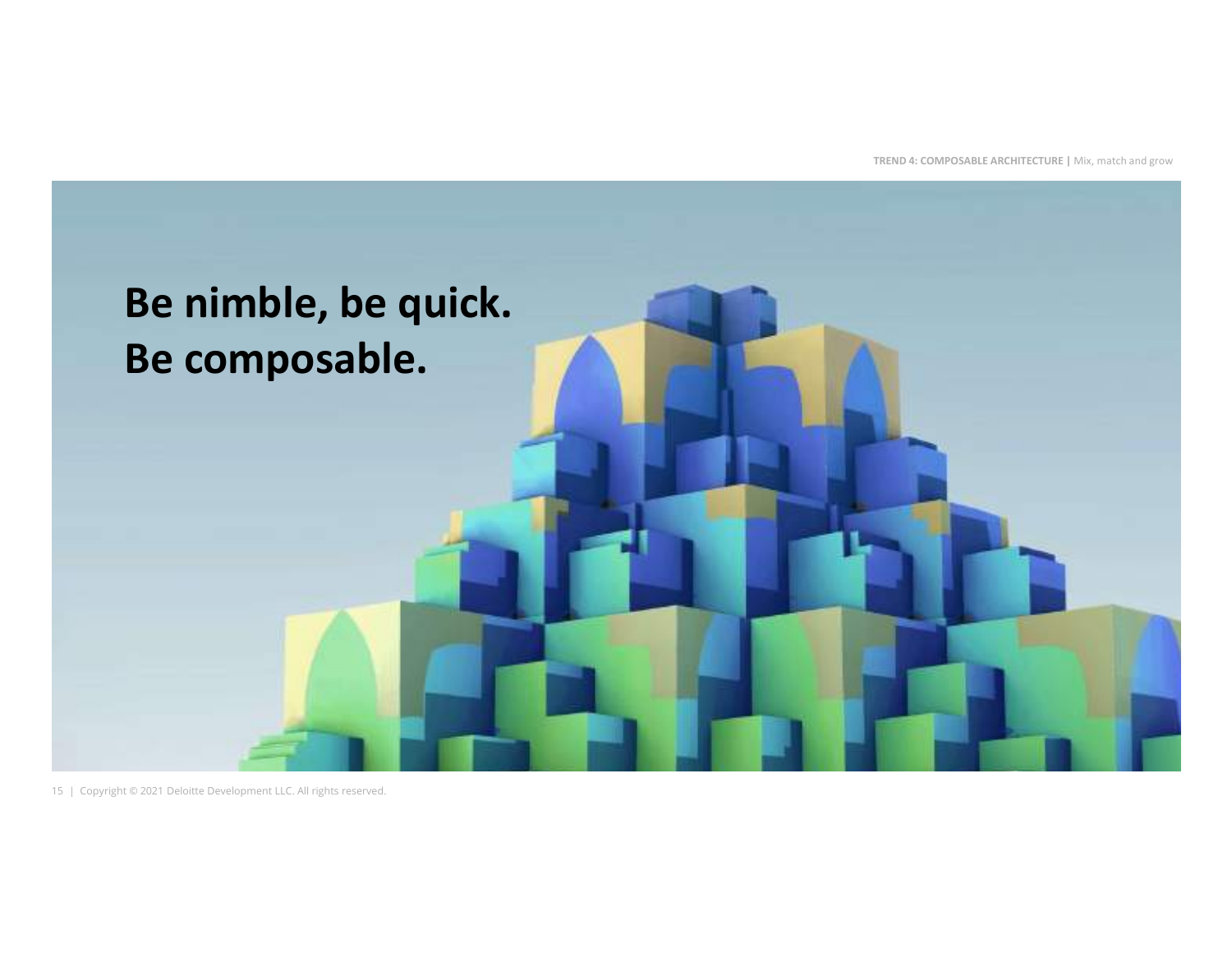TREND 4: COMPOSABLE ARCHITECTURE | Mix, match and grow

# **Grow with<br>trends, taste**

#### A commerce platform that changes component by component.

- Unique, customized experiences
- Best-in-breed capabilities
- Better ROI with more flexible vendor pricing

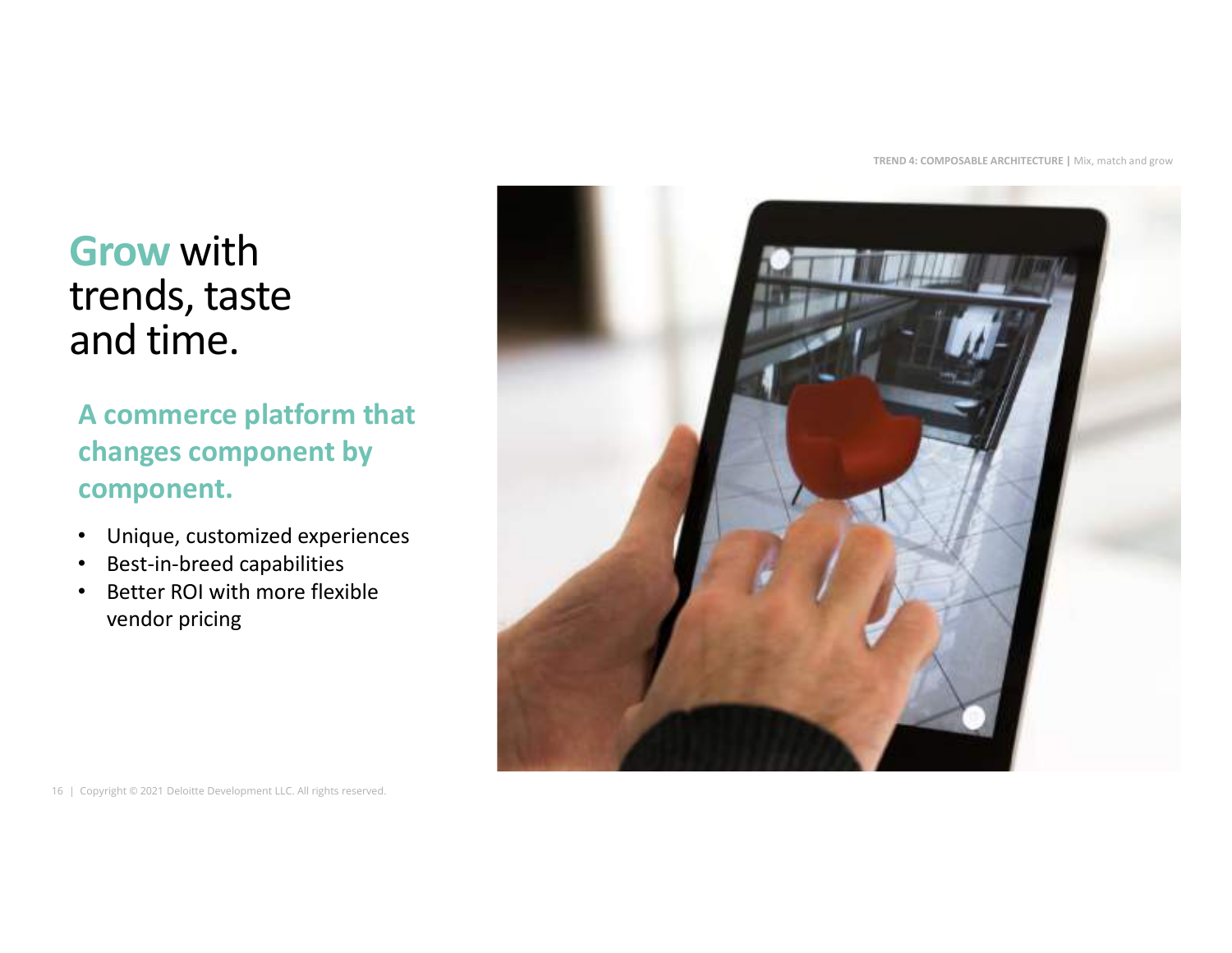TREND 5: B2B COMMERCE

## Drive new sales growth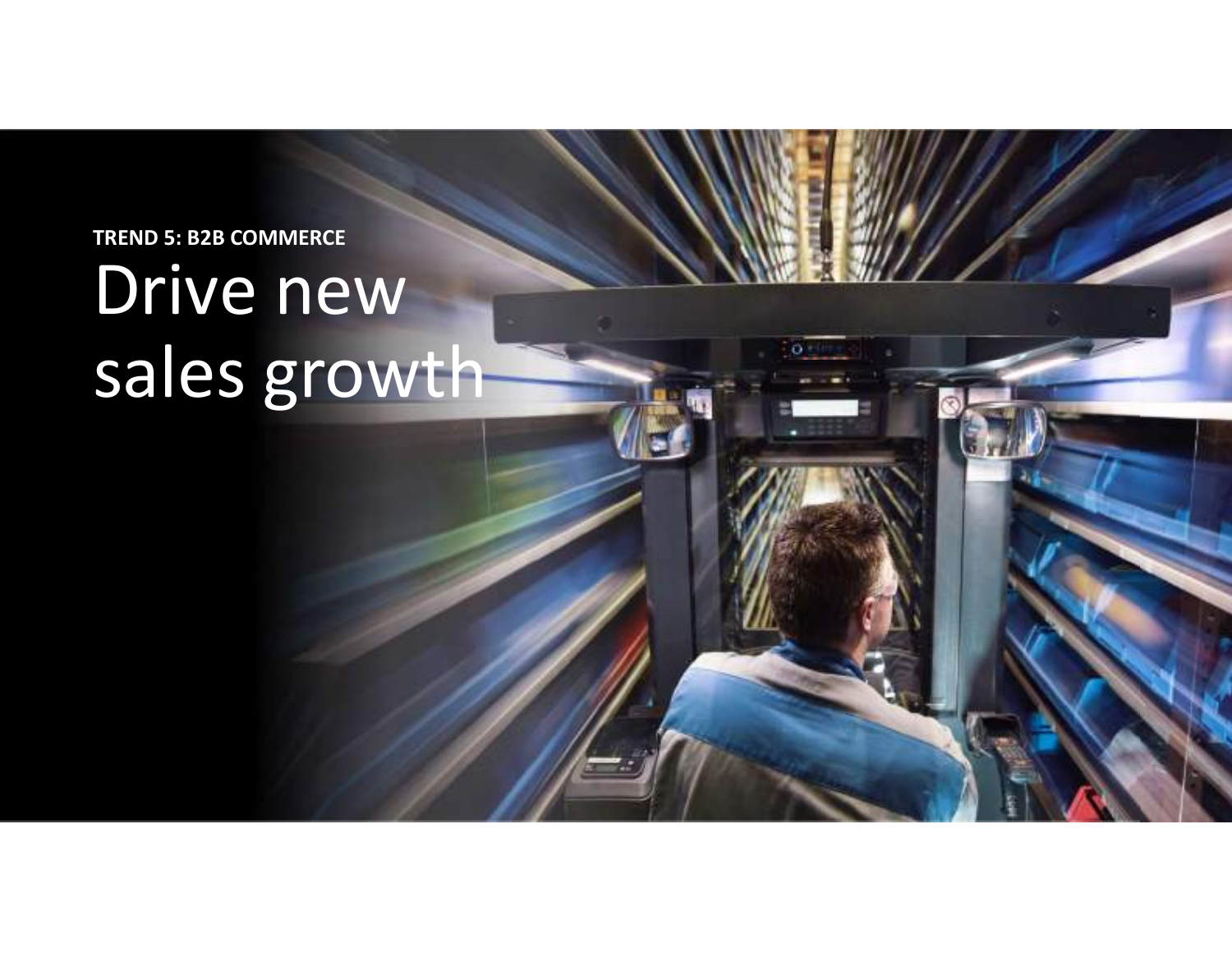TREND 5: B2B COMMERCE | Drive new sales growth

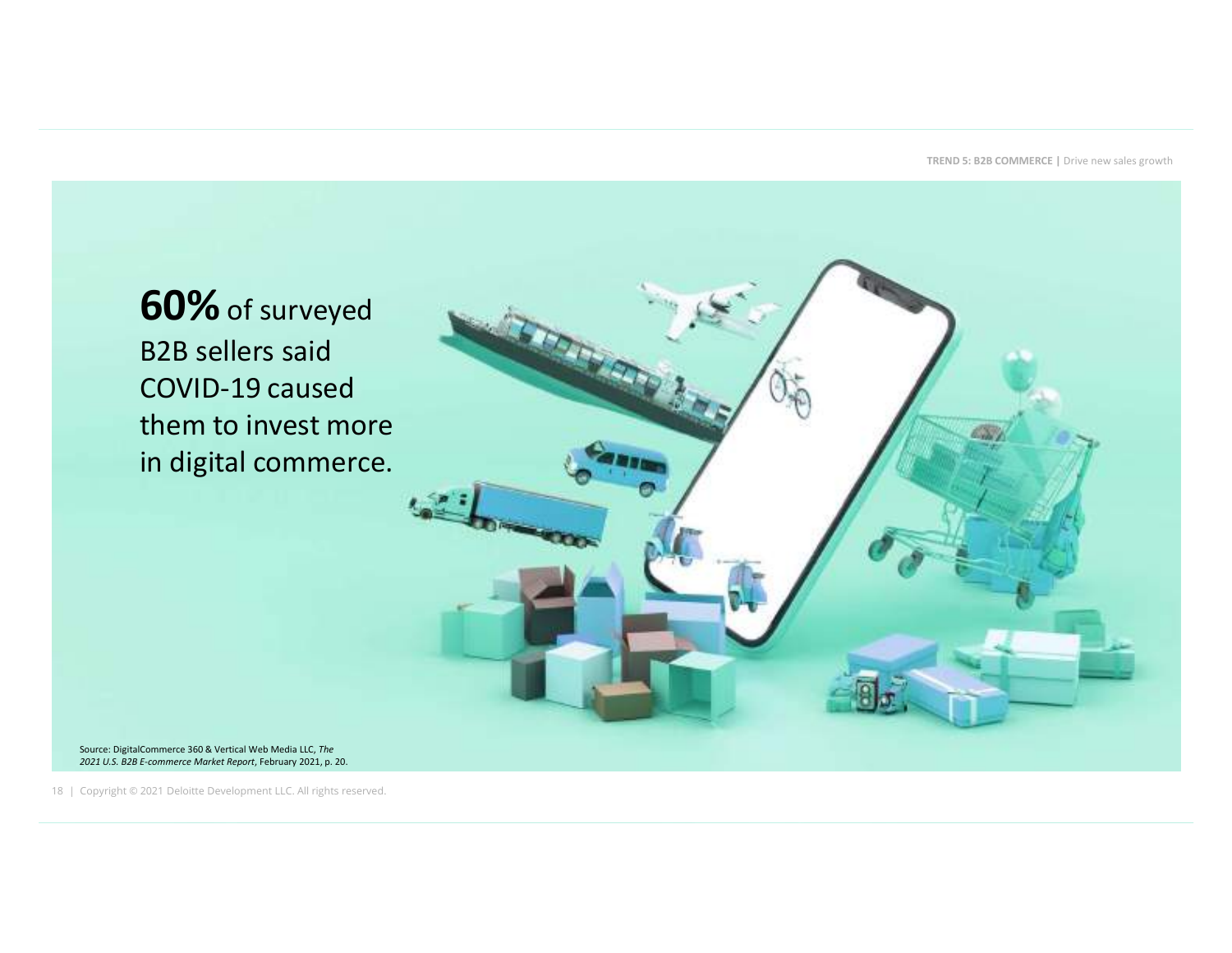TREND 5: B2B COMMERCE | Drive new sales growth

#### Digital is driving sales growth in B2B.

19 | Copyright © 2021 Deloitte Development LLC. All rights reserved.<br>
19 | Copyright © 2021 Deloitte Development LLC. All rights reserved. B2B digital sales increased 11.8% in 2020, even as total B2B sales fell 2.6%. EXAMPLE DEVIDENCE REPORT OF THE COMMERCE SOLA Vertical Neb Media LLC, The 2021 U.S. 623<br>
Source Digital Commerce S60.8. Vertical Neb Media LLC, The 2021 U.S. 623<br>
Ecommerce Merket Report.<br>
Ecommerce Merket Report.<br>
19 | Co

Source DigitalCommerce 360 & Vertical Web Media LLC, The 2021 U.S. B2B E-commerce Market Report.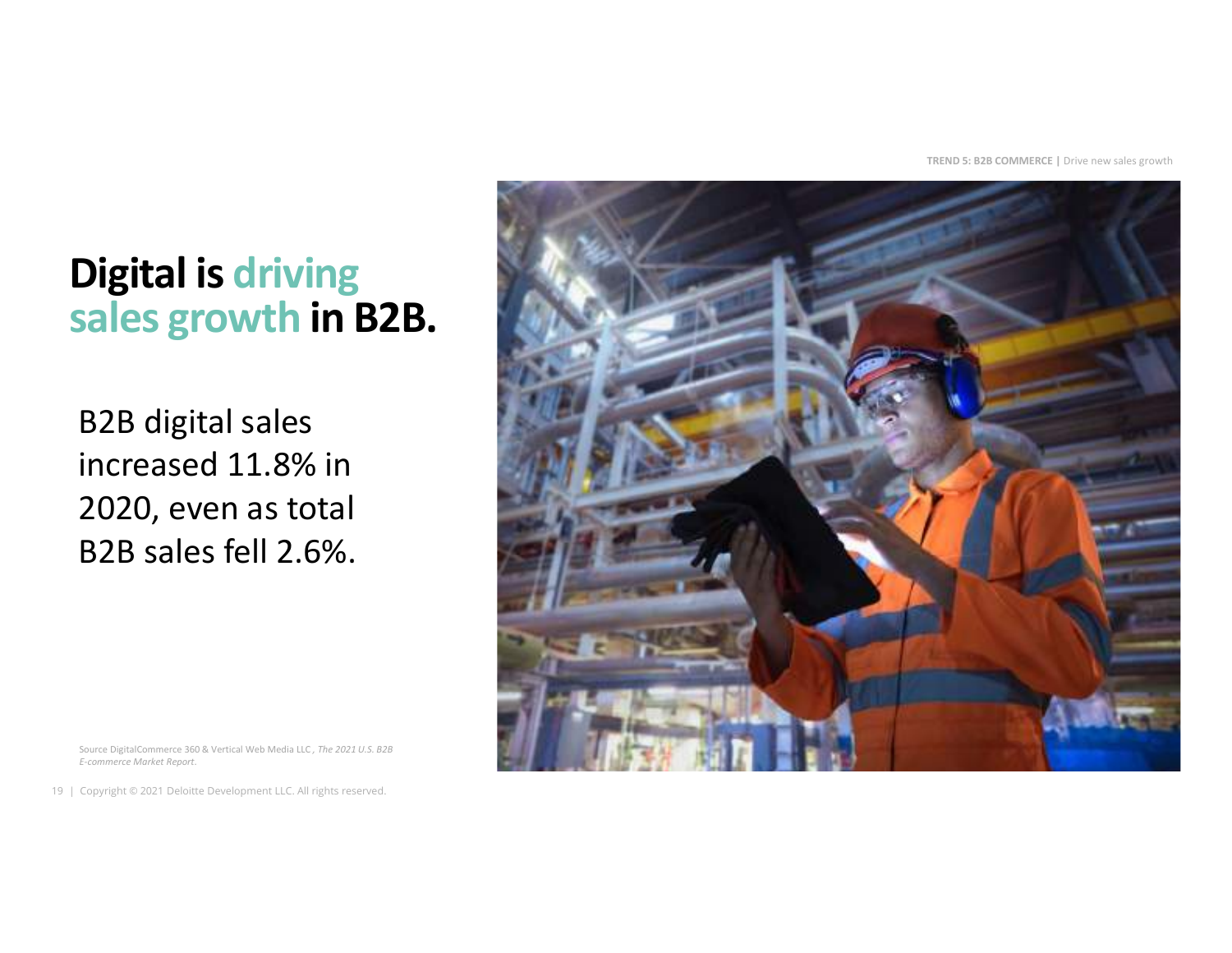PRESENTER – add use case for presentations, as appropriate. Or delete.

# 20 | Copyright © 2021 Deloitte Development LLC. All rights reserved.<br>20 | Copyright © 2021 Deloitte Development LLC. All rights reserved. SEIZING THE MOMENTUM OF DIGITAL COMMERCE IN THE REAL WORLD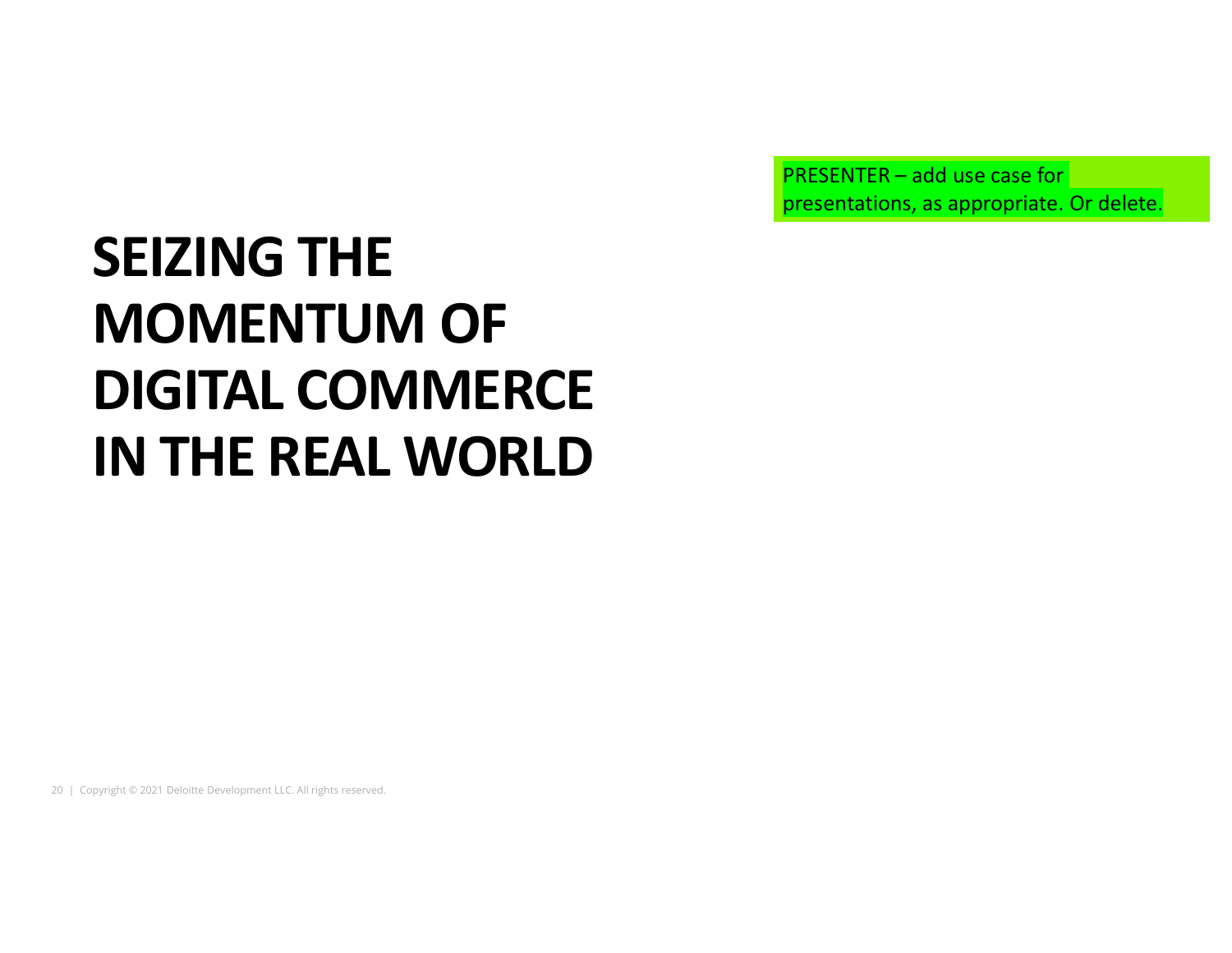#### Seize new growth through commerce:

- 1. Which commerce trends are most relevant to my company and my industry?
- 2. Within these trends, where do I want to play? Where do I want to win?
- 2. Within these trends, 5. Am I level<br>where do I want to play? Telations<br>Where do I want to win? and strate<br>suppliers<br>3. Have I prioritized a go-<br>forward plan that aims<br>beyond reducing friction<br>to building relationships?<br>2 3. Have I prioritized a goforward plan that aims beyond reducing friction to building relationships?
- 4. What capabilities and processes do I need to tactically execute on my plan?
	- 5. Am I leveraging business relationships in impactful and strategic ways (with suppliers, influencers, distributors, etc.)?

PRESENTER – adjust these questions at your discretion, based on audience needs/roles

- 6. Does my company have a culture that will embrace the change that lies ahead?
- 7. How is inaction affecting my commerce results? How am I measuring the impact of these trends today and how will I iterate tomorrow?